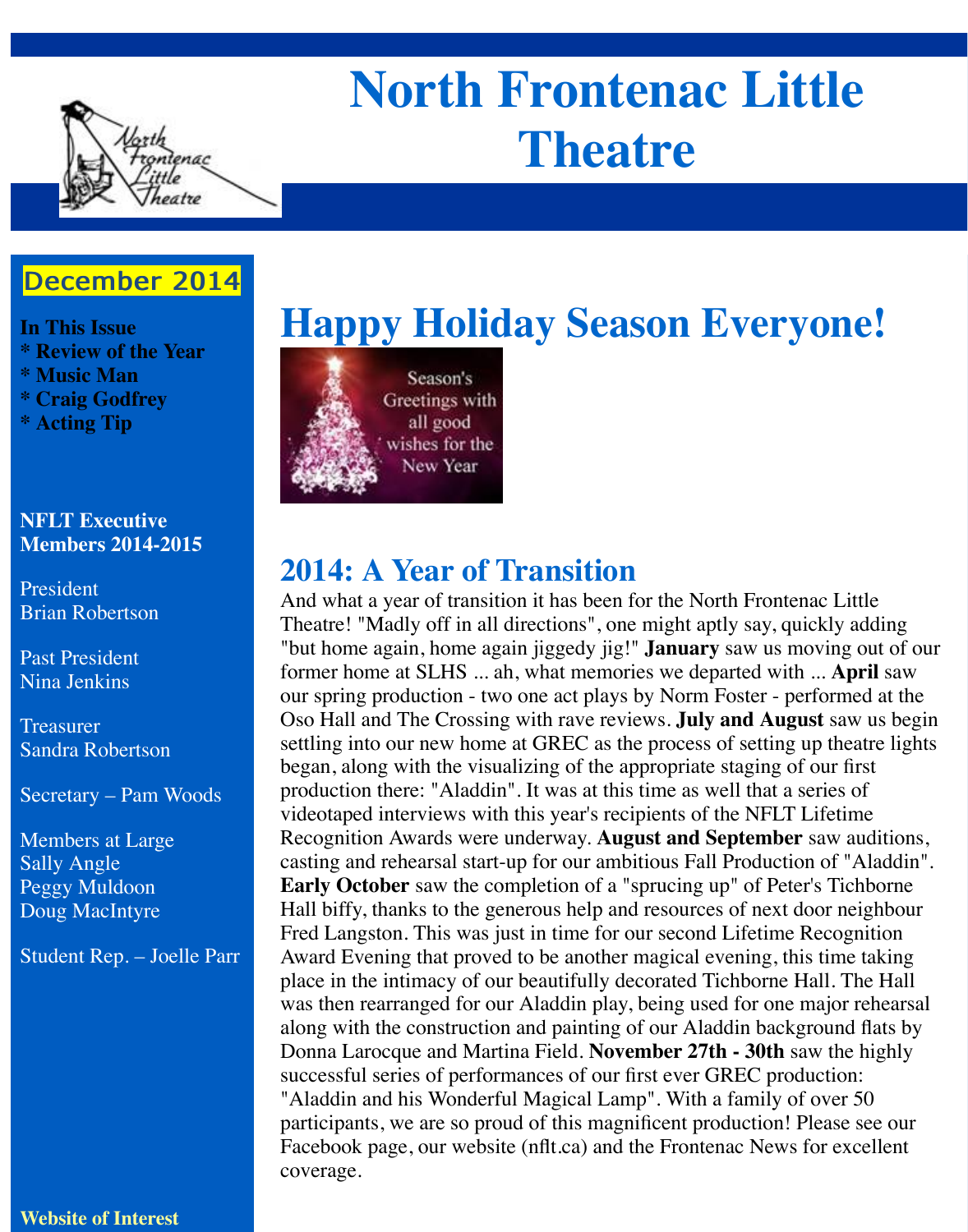We are also on Facebook. We are also on Facebook. [Check us ou](http://www.nflt.ca/)t there!

#### **Contact Us**

http://www.nflt.ca

johnpari@frontenac.net

#### **Mailing Address**

**NFLT PO Box 195 [Sharbot Lake, On](http://www.nflt.ca/)t. [K0H 2P0](mailto:johnpari@frontenac.net)**

 $\mathbf{N}$  is a spring of 1981 so we then spring of  $\mathbf{N}$ 34th anniversary of it with our new production. Music Man has with parts for a variety of ages. There are some great chorus numbers. you've never sung before, now's your chance to be part of a fun

If you're interested in helping out with any aspect of the productionfurther information please contact John Pariselli. *johnpari@ya* 279-2662

### **NFLT'S Craig Godfrey invites you to come and**  $\alpha$ **see him in "A Christmas Carol" ... A CHRISTMAS CAROL The Musical**

Music by ALAN MENKEN Lyrics by LYNN AHRENS Book by MIKE OCKRENT & LYNN AHRENS Based on the story by Charles Dickens

"A musical to raise the spirits!"

F. Murray Abraham, Tim Curry, Tony Randall, Roddy McDow role), Frank Langella, Tony Roberts, Jim Dale, and Roger Dalt played the iconic role of Ebenezer Scrooge in productions of  $A$ Carol, which ran each December at Madison Square Garden from

This familiar classic and its heartwarming themes are perfect holiday the young and young-at-heart. The story of the miser Scrooge of heart has been brilliantly re-told in song by Broadway heavy Menken (Disney's BEAUTY AND THE BEAST, Disney's TH MERMAID, LITTLE SHOP OF HORRORS)  $&$  Lynn Ahrens SEUSSICAL, ONCE ON THIS ISLAND).

Bring the family and start a holiday tradition with this special

Thurs., Dec. 18 - Sat., Dec. 20 @ 7:30pm Matinee Performance Sat., Dec 20 @ 2:00pm

#### **BUY TICKETS**

## **Happy Birthday NFLT!**